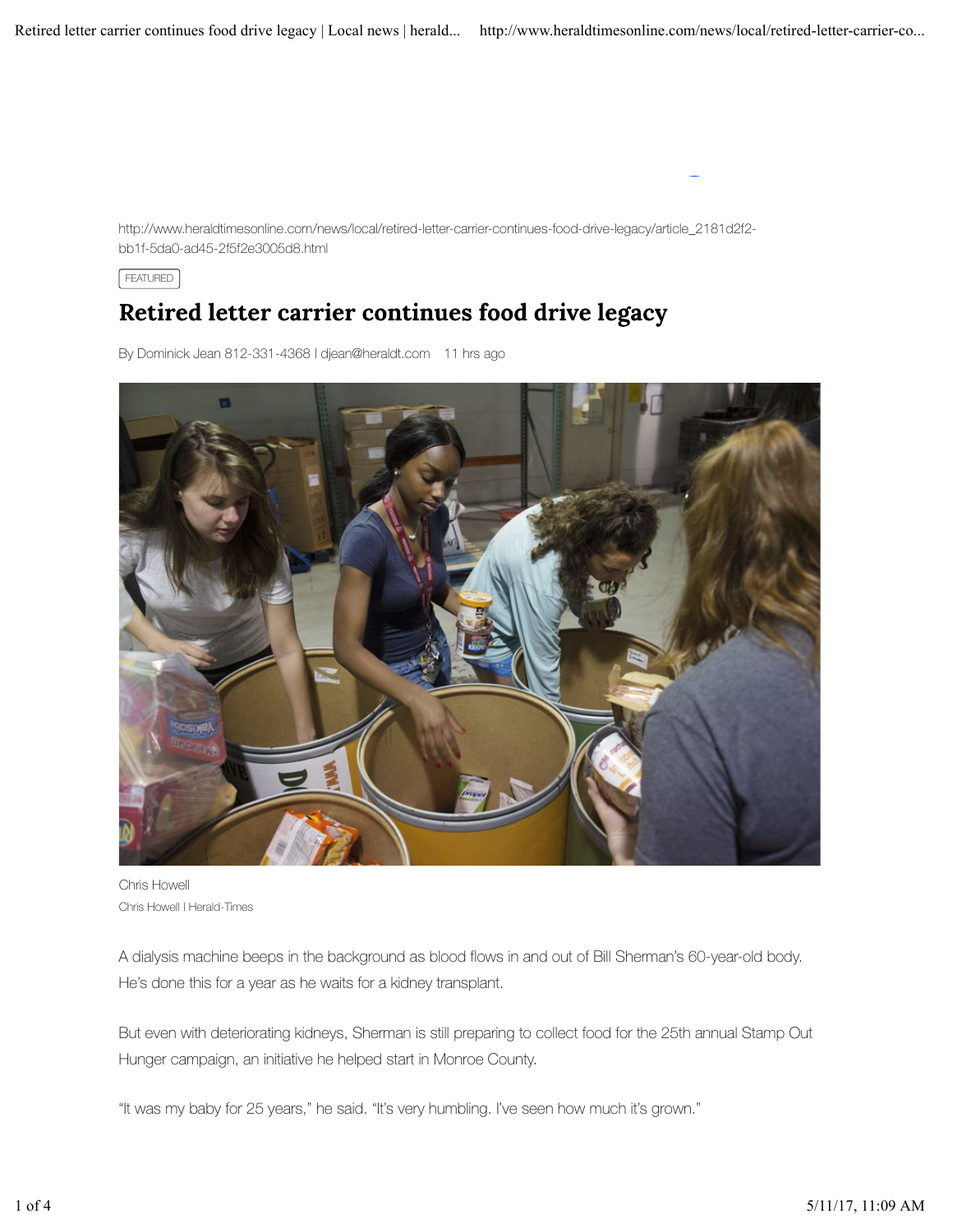Though he has missed a food drive or two, once to make funeral arrangements for his father, he won't miss this one — despite his failing kidneys.

"If you continue to keep giving, it gives you a sense of worth and keeps you going," said Sherman, a retired postal carrier of 37 years.

This year, for the 25-year anniversary of the program, letter carriers and the Hoosier Hills Food Bank have set a goal to collect 50,000 pounds of food. According to their annual report, in 2016, the food bank managed to bring in 39,123 pounds.

Julio Alonso, Hoosier Hills Food Bank's executive director, said the 50,000-pound goal is feasible because of two factors: growing awareness in the community about the drive and the work of letter carriers, and former carriers, such as Sherman.



Bill Sherman, a letter carrier with the U. S. Post Office, has been participating with the Stamp Out Hunger Food Drive for 25 years.

Courtesy photo

"This drive wouldn't be possible without the letter carriers," Alonso said.

Joshua Peterson, president of Branch 828 of the National Association of Letter Carriers, worked with Sherman for 10 years before Sherman retired. He said Sherman's passion for the food drive and helping others was obvious.

Sherman had been an officer for the local branch of NALC for around 20 years and president of the board for Hoosier Hills Food Bank. He said the support the food drive receives each year is remarkable.

"It was just like 'boom,' and it exploded," Sherman said. "I can't believe it's been 25 years."

He did acknowledge it's become more difficult to volunteer since starting dialysis this past year. The likelihood of survival gets worse the longer someone is on dialysis, Sherman said. But working on his '58 Cadillac and having the support of his wife of 35 years, Cyndi Currie, help him persevere.

He also has another reason for hope, and it comes from the people on his former mail route. Sherman's letter-carrying route took him through the Hyde Park neighborhood, where he joked and chatted with residents every day.

He was so involved with people's lives, they organized a fundraiser for him when his kidneys started failing.

"I used to always get real emotional about it," Sherman said of the event. "You just take the time to talk to people."